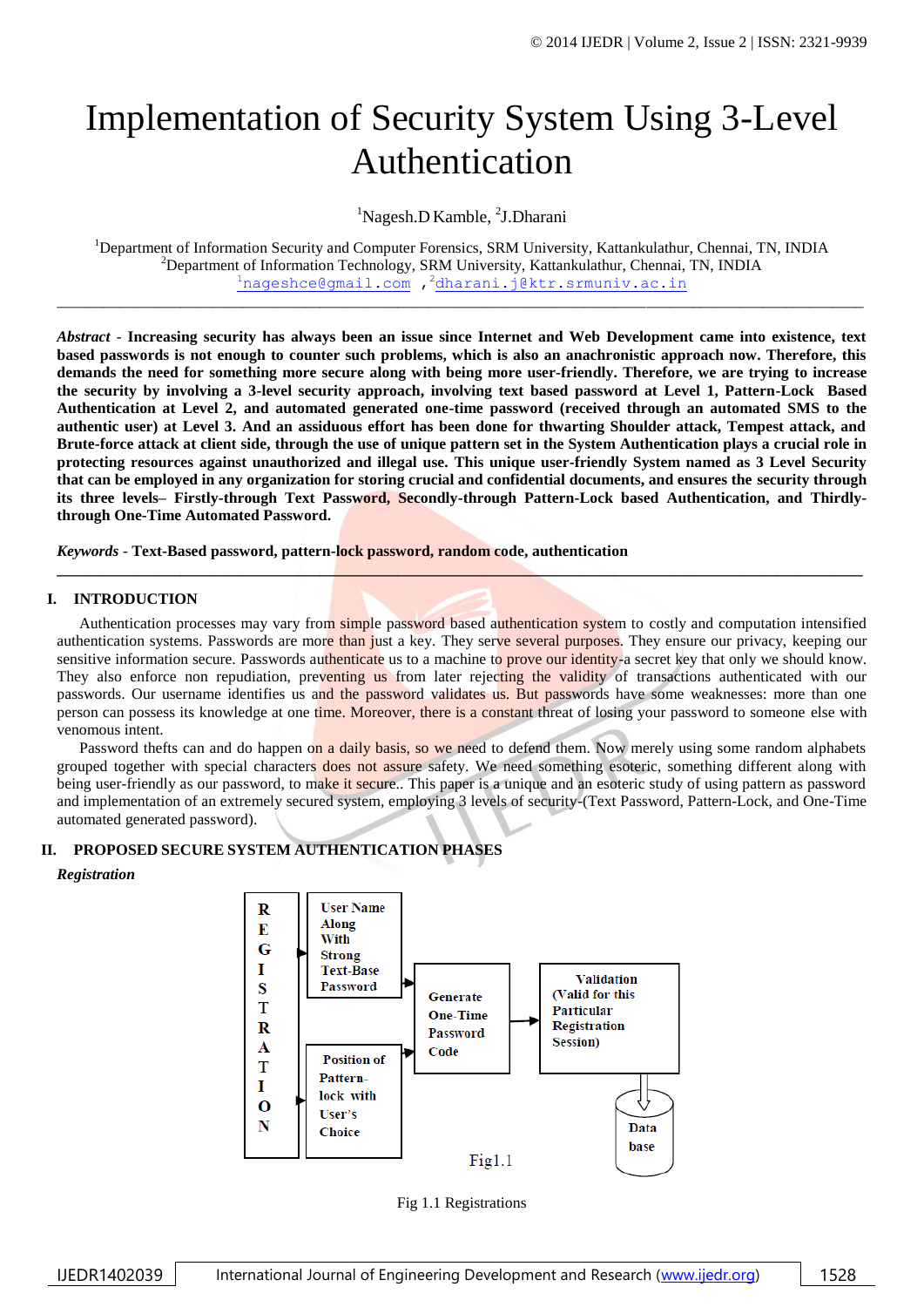#### *Authentication*



Fig 1.2 Authentication

In the registration phase in Fig1.1 , the user should provide user's details along with his/her user name and user conventional textual password which is as strong as much and difficult to guess. This will protect the system from Tempest attack, Brute-force attack at client side. User have to register with his/her mobile number along with one security question for validation phase of authentication and forget password recovery purpose simultaneously.

Above all, user has to select position of pattern according to his/her choice it's nothing but pattern-lock for that individual user, one advantage that selecting pattern is user can provide any kind of pattern he wanted while registration. Security at textbase level has been imposed by using Text based password (with special characters), which is a usual and now an anachronistic approach. At pattern-lock level the security has been imposed using patterns, where the user will be asked to select an patterns as difficulty level which is unique one for each and every individual user. After preceding above two levels in registration system will generate random-code which is used to provide one-time password authentication level that is next and uppermost third level of authentication. This generated random code is valid for that particular registration phase only. After the successful registration only all the related data about user for authorised/legal use of system (or) application will stored in database.

In the authentication phase in Fig1.2 , the user should provide user name along with it's registered text-base password for textual password authentication which is level1,after preceding level1 user will ask for entering pattern in pattern-lock at level2, this pattern should match to the pattern in pattern-lock which is unique one and different for each and every user and has selected by user at the time of registration. At this stage pattern should be same as that of registered pattern in pattern-lock for individual user. If it's fails to match simply that user is unauthorised user to access that particular system (or) application.

After preceding above two levels, random-code which has generated by system, will send to registered user's mobile number (or) for application flexibility purpose it can be send to user's entered mobile number at level3 , it's a six digit code, and advantage of this code is that it's valid for current login session only.

If any one of above 3 levels of security get mismatched (or) compromised user will not authenticate to system (or) application simply that would be restricted user. This unique and user-friendly 3-Level Security System is involving three levels of security. Where the preceding level must be passed in order to proceed to next level.

- Security at level1 has been imposed by using Text based password (with special characters), which is a usual and now an anachronistic approach.
- At level2 the security has been imposed using Pattern-Lock authentication where the user will be asked to select pattern levels. For each and every user will have different levels with unique pattern-lock, from where the user has to select any kind of pattern he want.
- After the successful clearance of the above two levels, the Level3 Security System will then generate a one-time numeric password that would be valid just for that registration (or) login session only.

The authentic user will be informed of this one time password on his mobile number. Any hacker if in the extreme case, suppose (although difficult) will cross through the above two mentioned security levels, will definitely not be able to cross the third security level, unless he has access to the original user's mobile number along with mobile device. The user will be authenticated as an authentic user, and will be awarded access to the stored information, or redirect to any secure application, where we want to implement this security approach only after crossing the three security levels as shown in below Fig1.3 (Security level1-Text password, Security level2-Pattern-Lock password, and Security level3- One-Time Automated password).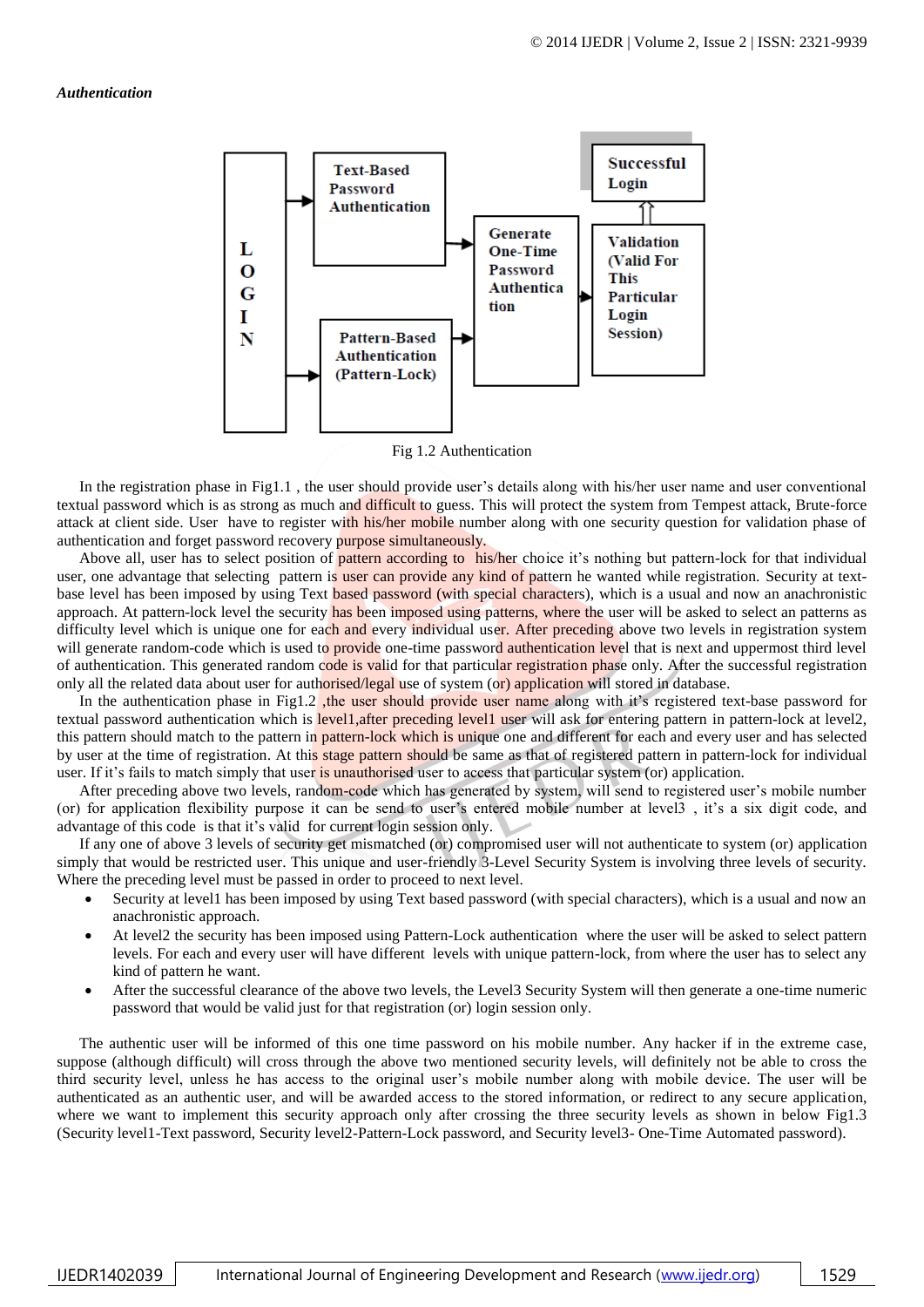### **III. PROPOSED SECURE SYSTEM ARCHITECTURE**



We proposed this security system as a building platform to access the system (or) any kind of secure application. In this present paper we are implementing this security mechanism to access the web application and redirect the authenticate user to SRM University homepage by using JSP. Java Server Pages (JSP) is a Java technology that allows software developers to dynamically generate HTML, XML or other types of documents in response to a Web client request. The technology allows Java code and certain pre-defined actions to be embedded into static content. The JSP syntax adds additional XML-like tags, called JSP actions, to be used to invoke built-in *functionality*. Additionally, the technology allows for the creation of JSP tag libraries that act as extensions to the standard HTML or XML tags. Tag libraries provide a platform independent way of extending the capabilities of a Web server.

JSPs are compiled into Java Servlets by a JSP compiler. A JSP compiler may generate a servlet in Java code that is then compiled by the Java compiler, or it may generate byte code for the servlet directly. JSPs can also be interpreted on-the-fly reducing the time taken to reload changes Java Server Pages (JSP) technology provides a simplified, fast way to create dynamic web content. JSP technology enables rapid development of web-based applications that are server and platform-independent. Active Server Pages (ASP). ASP is a similar technology from Microsoft. The advantages of JSP are twofold. First, the dynamic part is written in Java, or Visual Basic or other MS specific language, so it is more powerful and easier to use. Second, it is portable to other operating systems and non-Microsoft Web servers.

- Pure Servlets. JSP doesn't give you anything that you couldn't in principle do with a servlet. But it is more convenient to write (and to modify!) regular HTML than to have a zillion println statements that generate the HTML. Plus, by separating the look from the content you can put different people on different tasks: your Web page design experts can build the HTML, leaving places for your servlet programmers to insert the dynamic content.
- Server-Side Includes (SSI). SSI is a widely-supported technology for including externally-defined pieces into a static Web page. JSP is better because it lets you use servlets instead of a separate program to generate that dynamic part. Besides, SSI is really only intended for simple inclusions, not for "real" programs that use form data, make database connections, and the like.
- JavaScript. JavaScript can generate HTML dynamically on the client. This is a useful capability, but only handles situations where the dynamic information is based on the client's environment. With the exception of cookies, HTTP and form submission data is not available to JavaScript. And, since it runs on the client, JavaScript can't access server side resources like databases, catalogs, pricing information, and the like.
- Static HTML. Regular HTML, of course, cannot contain dynamic information. JSP is so easy and convenient that it is quite feasible to augment HTML pages that only benefit marginally by the insertion of small amounts of dynamic data. Previously, the cost of using dynamic data would preclude its use in all but the most valuable instances.

*Architecture of JSP*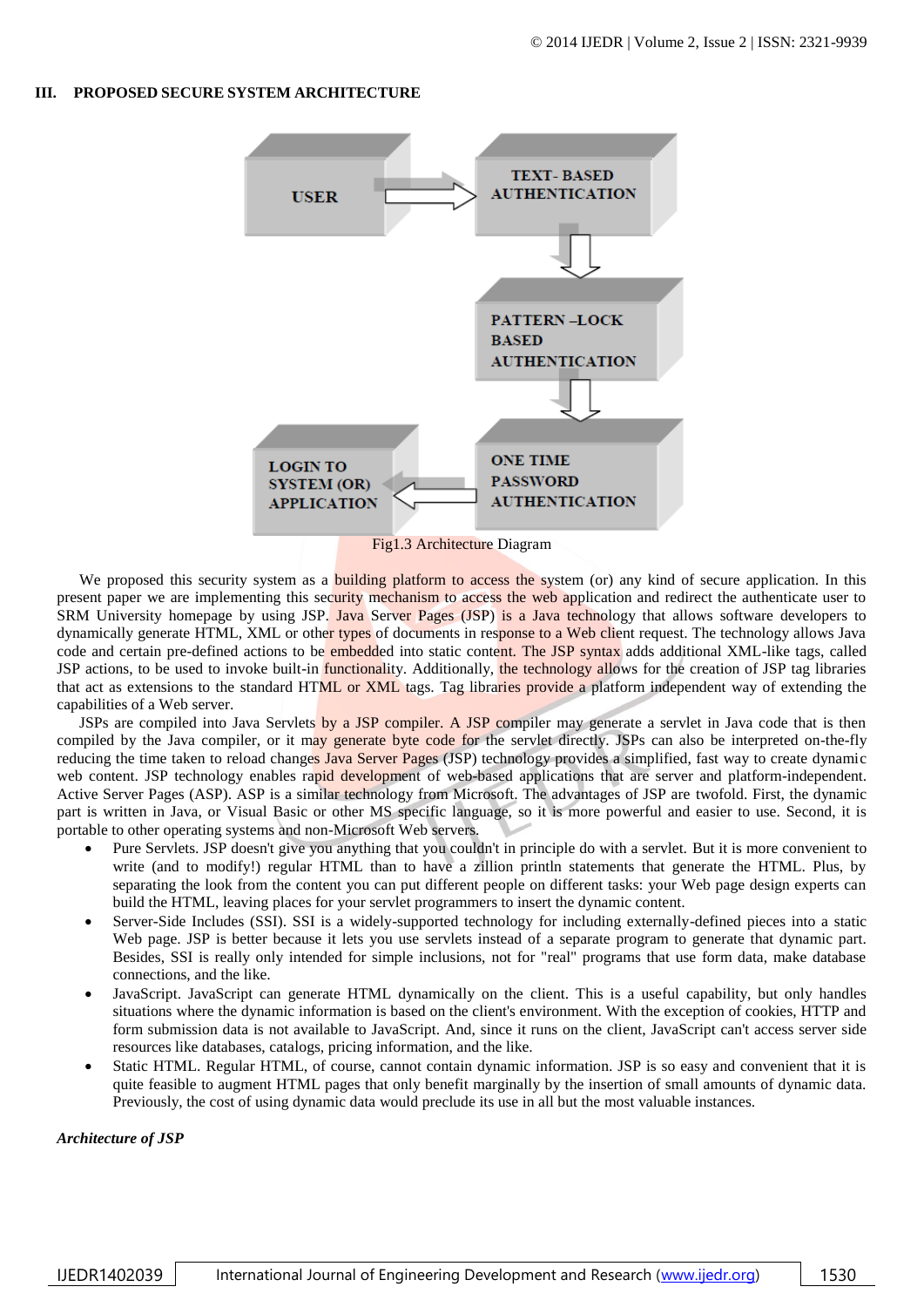



Java Servlet technology provides Web developers with a simple, consistent mechanism for extending the functionality of a Web server and for accessing existing business systems. Servlets are server-side Java EE components that generate responses (typically HTML pages) to requests (typically HTTP requests) from clients. A servlet can almost be thought of as an applet that runs on the server side—without a face.

// Hello.java importjava.io.\*; importjavax.servlet.\*; public class Hello extends GenericServlet { public void service(ServletRequest request, ServletResponse response) throws ServletException, IOException{ response.setContentType("text/html"); finalPrintWriter  $pw =$  response.getWriter(); pw.println("Hello, world!"); pw.close(); } }

- The import statements direct the Java compiler to include all of the public classes and interfaces from the **java.io** and **javax.servlet** packages in the compilation.
- The Hello class extends the **GenericServlet** class; the GenericServlet class provides the interface for the server to forward requests to the servlet and control the servlet's lifecycle.
- The Hello class overrides the **service(ServletRequest, ServletResponse)** method defined by the Servlet interface to provide the code for the service request handler. The service() method is passed a **ServletRequest** object that contains the request from the client and a**ServletResponse** object used to create the response returned to the client. The service() method declares that it throws the exceptions ServletException and IOException if a problem prevents it from responding to the request.
- The **setContentType(String)** method in the response object is called to set the MIME content type of the returned data to **"text/html"**. The **getWriter()** method in the response returns a **PrintWriter** object that is used to write the data that is sent to the client. The **println(String)** method is called to write the **"Hello, world!"** string to the response and then the **close()** method is called to close the print writer, which causes the data that has been written to the stream to be returned to the client.

By using latest technology mechanism as above mentioned we are proposing web secure application by active server pages to redirect secure and authorise access to web application or secure application, we can implement this proposed system to make application more secure and user-friendly.

## **IV. CONCLUSION**

In this paper, The three level security approach applied on the above system, makes it highly secure along with being more user friendly. This system will definitely help thwarting Shoulder attack, Tempest attack and brute-force attack at the client side. 3-Level Security system is definitely a time consuming approach, as the user has to traverse through the three levels of security, and will need to refer to his mobile number for the one-time automated generated password. Therefore, this system cannot be a suitable solution for general security purposes, where time complexity will be an issue. But will definitely be a boon in areas where high security is the main issue, and time complexity is secondary, as an example we can take the case of a firm where this